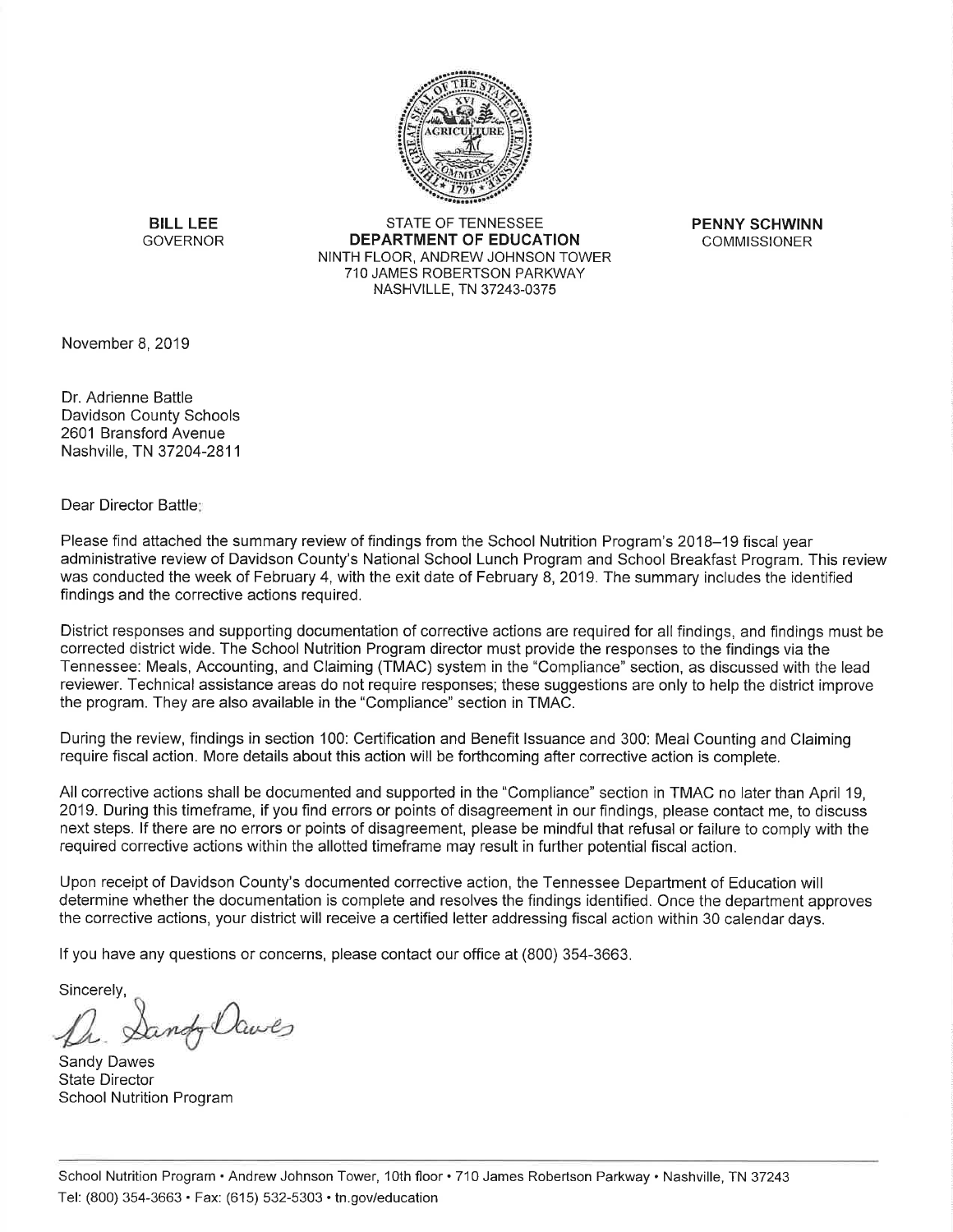

### **Davidson County (190)**

**Review ID: 1100** 

#### **Exit Conference Date: 2/8/2019**

**Review Year:** 2018-2019

**Month of Review:** December

**Lead Reviewer:** Lindsay Baldwin

|  | <b>Findings ID</b><br>Area | <b>Finding Description</b> | <b>Required Corrective Action</b> |
|--|----------------------------|----------------------------|-----------------------------------|
|--|----------------------------|----------------------------|-----------------------------------|

#### **SFA - Level Findings**

| $100 -$<br>Certification<br>and Benefit<br>Issuance | $V-0100$ | Certification and benefit<br>issuance requirements were not<br>sample were incorrectly<br>approved for benefits based on<br>income.                                                                                                                                                     | Change the status of each student on the<br>benefit issuance document and send the<br>met. Eight students in the review   household a notice of benefit change. Upload<br>the letter to demonstrate compliance. |
|-----------------------------------------------------|----------|-----------------------------------------------------------------------------------------------------------------------------------------------------------------------------------------------------------------------------------------------------------------------------------------|-----------------------------------------------------------------------------------------------------------------------------------------------------------------------------------------------------------------|
| 300 - Meal<br>Counting<br>and Claiming              | $V-0300$ | The approved SFA-SA<br>Agreement/application was not<br>followed. Lunch meals on half-<br>days were served before 10 a.m.<br>without state agency approval.                                                                                                                             | Submit a request to the state agency for<br>lunch service times outside of 10 a.m. and 2<br>p.m. Upload a copy of the approval to<br>demonstrate compliance.                                                    |
| $700 -$<br>Resource<br>Management                   | $V-0700$ | Resource management<br>requirements were not met.<br>Multiple pieces of equipment<br>were purchased with food<br>service funds that were not on<br>the state's pre-approved<br>equipment list. Prior approval<br>from the state agency was also<br>not acquired for these<br>purchases. | Revise the procurement plan to address the<br>purchase of equipment that is not pre-<br>approved, including the process for obtaining<br>state agency approval, and upload a copy of<br>the revised plan.       |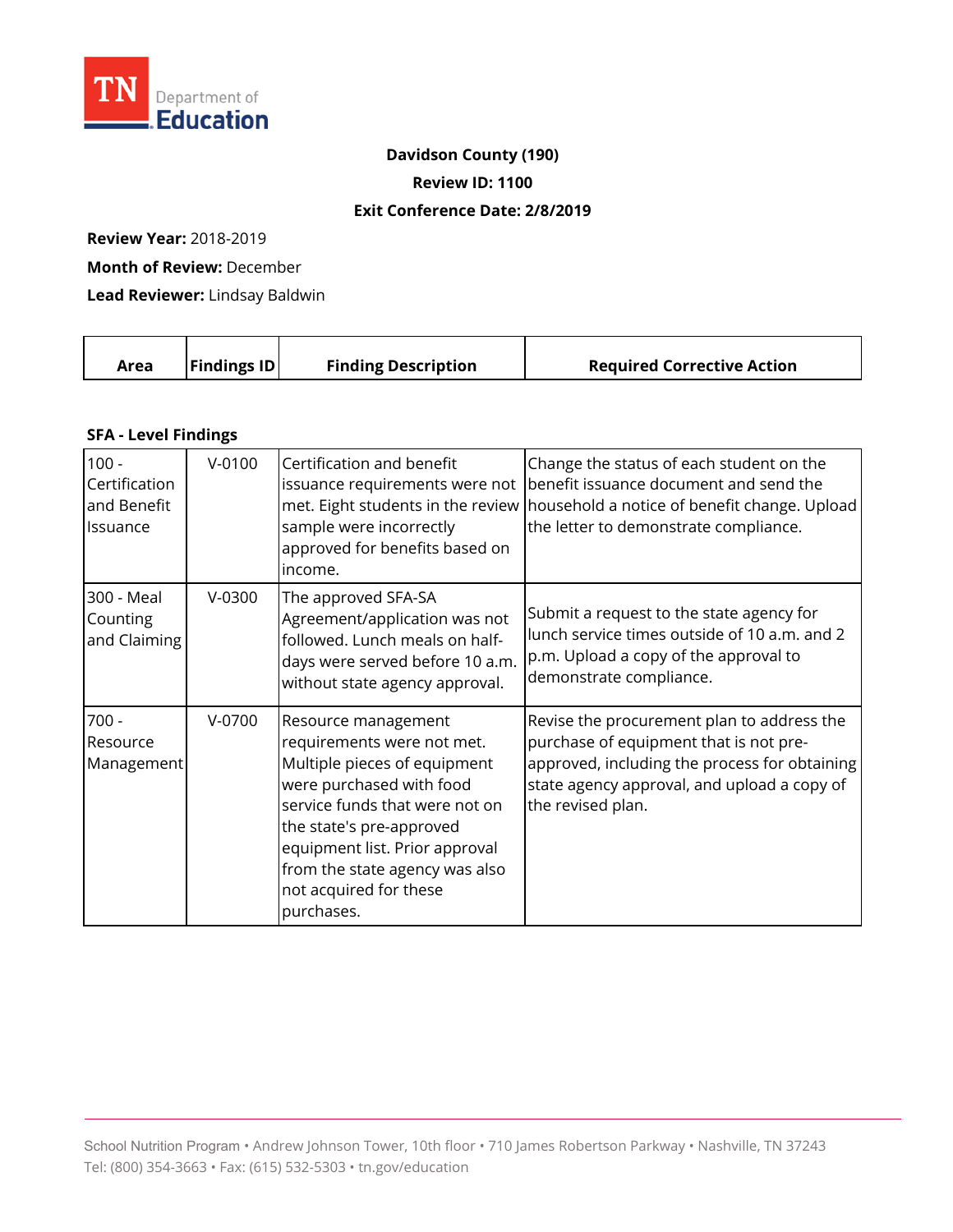

#### **Site - Level Findings: Antioch Middle (0023)**

| 1400 - Food<br>Safety        | $V-1400$ | The food safety plan was not<br>properly implemented. The hair<br>of some cafeteria staff was not<br>restrained or covered, and<br>unopened bags of food in the<br>cooler and freezer were not<br>dated.                           | Retrain staff on personal hygiene and<br>employee health procedures, and date all<br>bags of food to ensure first-in, first-out is<br>being utilized. Upload a copy of the agenda<br>and training roster, and pictures of the cooler<br>and freezer to demonstrate compliance. |
|------------------------------|----------|------------------------------------------------------------------------------------------------------------------------------------------------------------------------------------------------------------------------------------|--------------------------------------------------------------------------------------------------------------------------------------------------------------------------------------------------------------------------------------------------------------------------------|
| 800 - Civil<br><b>Rights</b> | $V-0800$ | Civil rights requirements were<br>not met. Students were<br>separated by gender in the<br>serving line. Girls were required<br>to go through lines one and four,<br>while boys were required to go<br>through lines two and three. | Desegregate meal service lines and upload a<br>corrective action plan to demonstrate<br>compliance with FNS instruction 113-1.                                                                                                                                                 |

#### **Site - Level Findings: McKissack Middle (0035)**

| 1400 - Food | $V-1400$ | Food safety requirements were | Train staff on maintaining temperature logs. |
|-------------|----------|-------------------------------|----------------------------------------------|
| Safety      |          | not met. Thermometer          | Upload an agenda and training roster to      |
|             |          | calibration logs were not     | demonstrate compliance.                      |
|             |          | available for review.         |                                              |

### **Site - Level Findings: Charlotte Park Elementary (0110)**

| 1400 - Food | $V-1400$ |                                                     | Food safety requirements were   Discard all foods that are out-of-date, and |
|-------------|----------|-----------------------------------------------------|-----------------------------------------------------------------------------|
| Safety      |          | not met. 14 containers of spice                     | upload a picture of the spice area in the dry                               |
|             |          | containers observed in storage<br>were out-of-date. | storage to demonstrate compliance.                                          |
|             |          |                                                     |                                                                             |

### **Site - Level Findings: Gateway Elementary (0235)**

| 1400 - Food | $V-1400$ | The food safety plan was not  | Retrain staff on personal hygiene and     |
|-------------|----------|-------------------------------|-------------------------------------------|
| Safety      |          | properly implemented. On the  | employee health procedures. Upload a copy |
|             |          | day of review, some cafeteria | of the agenda and training roster to      |
|             |          | staff were wearing earrings.  | demonstrate compliance.                   |

### **Site - Level Findings: Gra-Mar Middle (0285)**

| 1400 - Food | $V-1400$ | Food safety requirements were | Train staff on maintaining temperature logs. |
|-------------|----------|-------------------------------|----------------------------------------------|
| Safety      |          | not met. Milk cooler          | Upload an agenda and training roster to      |
|             |          | temperature logs were not     | demonstrate compliance.                      |
|             |          | available for review.         |                                              |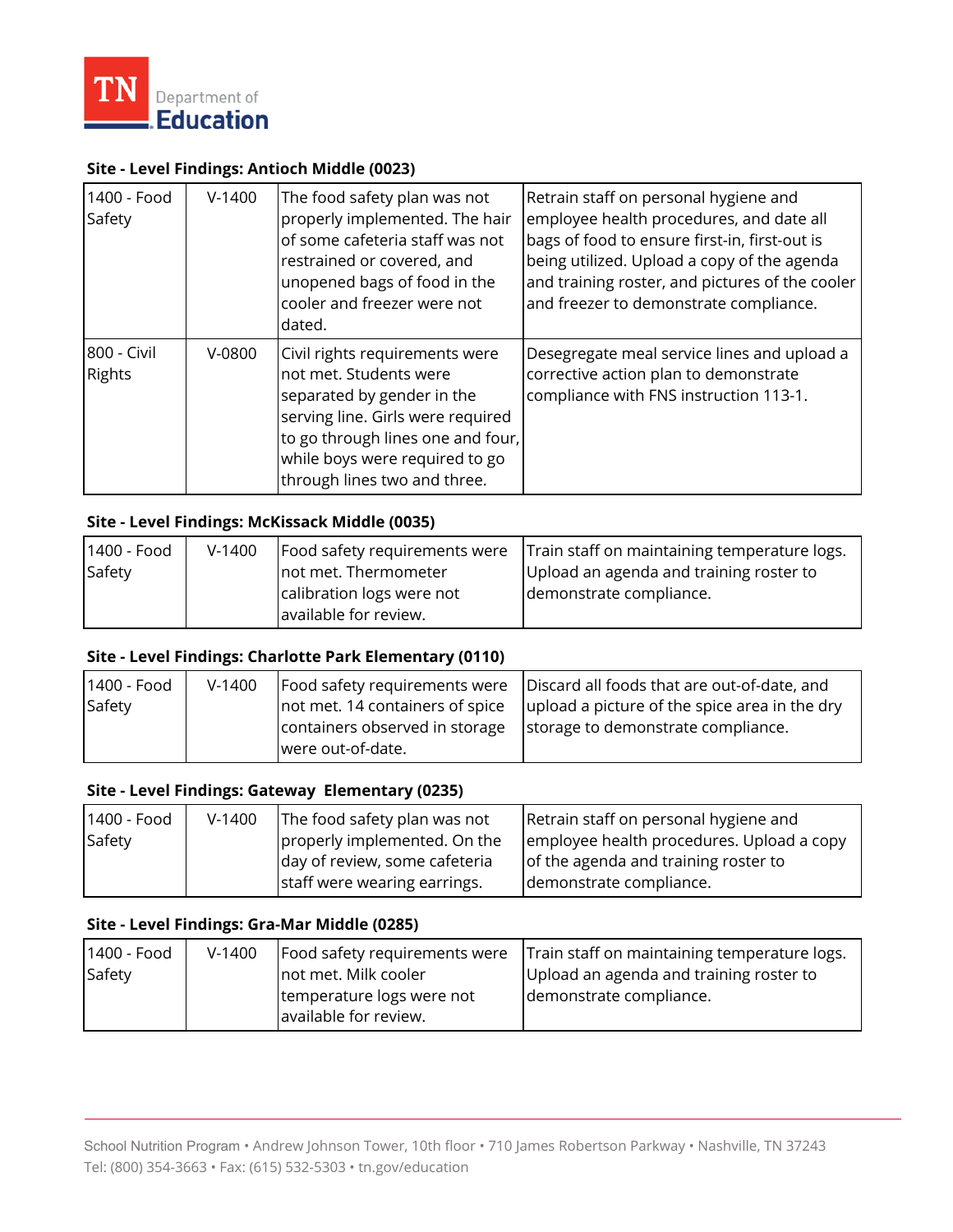

### **Site - Level Findings: East Nashville Middle (0296)**

| 300 - Meal<br>Counting<br>and Claiming<br>- Lunch | $V-0300$ | Meal counting and claiming<br>requirements were not met. On<br>the day of review, eighty four<br>sack lunches were prepared for<br>a field trip, and all prepared<br>meals were claimed for<br>reimbursement rather than<br>counting the number of meals<br>served. Therefore, meals were<br>not counted at the point of<br>service. | Develop a standard operating procedure for<br>field trips, including meal counting<br>procedures, to ensure meals are counted at<br>the point of service. Upload a copy of the<br>procedure to demonstrate compliance. |
|---------------------------------------------------|----------|--------------------------------------------------------------------------------------------------------------------------------------------------------------------------------------------------------------------------------------------------------------------------------------------------------------------------------------|------------------------------------------------------------------------------------------------------------------------------------------------------------------------------------------------------------------------|
| 1400 - Food<br>Safety                             | $V-1400$ | Food safety requirements were<br>not met. Thermometer<br>temperatures were recorded on<br>the calibration log for the review<br>period. However, the corrective<br>action needed to adjust the<br>thermometer if it was out of<br>calibration was not recorded.                                                                      | Retrain staff members on proper methods<br>for calibrating thermometers. Upload an<br>agenda and training roster to demonstrate<br>compliance.                                                                         |

## **Site - Level Findings: Haywood Elementary (0310)**

| 1900 - Fresh | $V-1900$ | Fresh fruit and vegetable      | Retrain pre-K teachers on Fresh Fruit and                                        |
|--------------|----------|--------------------------------|----------------------------------------------------------------------------------|
| Fruit and    |          |                                | program requirements were not Vegetable Program guidelines, including            |
| Vegetable    |          |                                | $ $ met. In a pre-K classroom on the service time requirements. Upload an agenda |
| Program      |          | day of review, fruit from the  | and roster of attendees to demonstrate                                           |
| (FFVP)       |          | Fresh Fruit and Vegetable      | compliance.                                                                      |
|              |          | Program was distributed during |                                                                                  |
|              |          | lunch time.                    |                                                                                  |

#### **Site - Level Findings: Nashville School of the Arts (0512)**

| 1400 - Food | $V-1400$ | Food safety requirements were  | Move the food safety inspection report to a   |
|-------------|----------|--------------------------------|-----------------------------------------------|
| Safety      |          | not met. The most recent food  | publically visible location in the cafeteria. |
|             |          | safety inspection report was   | Upload a picture demonstrating that the       |
|             |          | posted in the food preparation | report had been moved.                        |
|             |          | area, which was not a publicly |                                               |
|             |          | visible location.              |                                               |